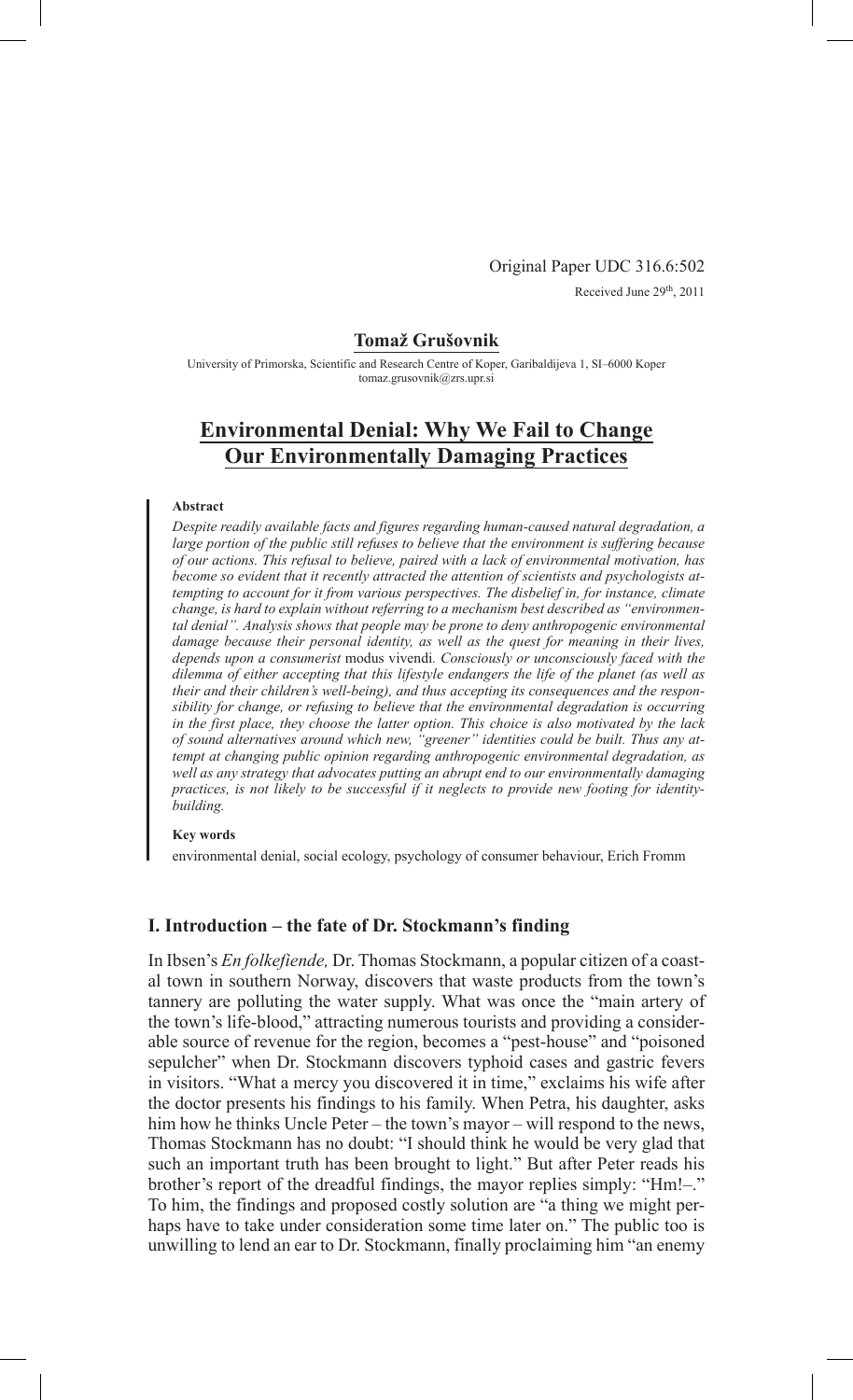of the people." The mayor downplays the seriousness of his brother's findings at a public meeting, calling them "unreliable and exaggerated accounts of the sanitary condition of the Baths," and when he presumes there is not a single person present who believes that the bad news should be spread around, the citizens unanimously confirm his thoughts, crying out: "No, no! Certainly not! We protest against it!"

The documentary film *Everything's Cool*, directed by Judith Helfand and Daniel B. Gold and produced in 2007, tells a similar story with two telling differences: first, it is not a work of fiction, and second, it unfolds in the present day. The film follows the trajectory of Ross Gelbspan's efforts to warn the public about global warming. Gelbspan, a journalist with the nickname "the Columbo of climate change," "comes to believe that his decade of writings, interviews, public readings and policy discussions have come to nothing and he is more than ready to retire" (*Everything's Cool*, 2007).

Contemporary efforts to change public opinion about environmental issues, the only factor capable of triggering much-needed changes, seem to be facing an obstacle similar to the fictional Dr. Stockmann's. The phenomenon recently attracted the attention of scientists as well as psychologists. Psychologist Ben Newell and climate scientist Andy Pitman, for instance, conclude their recent paper "The Psychology of Global Warming" with the observation that "simply presenting the facts and figures about global warming has failed to convince large portions of the general public, journalists, and policy makers about the scale of the problem and the urgency of required action" (Newell and Pitman, 2010: 1012). A similar fact was noticed by Lynn T. White in his now famous paper from the journal *Science* about "The Roots of Our Ecologic Crisis." Compared to Ibsen's Dr. Stockmann, White was far less optimistic about the possibility of implementing adequate measures to mitigate unwelcome environmental effects, stating that "no one yet knows what we shall do" (White, 1967: 1204), and warning that "specific measures may produce new backlashes more serious than those they are designed to remedy if the fundamentals of our man-nature relationship are left unreflected upon" (ibid.). White was, however, very clear about one thing: "More science and more technology are not going to get us out of the present ecological crisis until we find a new religion, or rethink our old one" (ibid., 1206).

Indeed, it seems that the enlightenment-era belief in the transformational power of raw scientific data has been shattered, as people fail to change their minds and adopt appropriate behaviours even when relevant facts are clearly presented to them. It happens that environmental issues, like any other problem we face, are ubiquitously "socially constructed," meaning that their perception depends on social factors, as J.A. Hannigan shows in his *Environmental Sociology*:

"Environmental problems do not materialize by themselves; rather, they must be 'constructed' by individuals or organizations who define pollution or some other objective condition as worrisome and seek to do something about it. In this regard, environmental problems are not very different from other social problems such as child abuse, homelessness, juvenile crime or AIDS." (Hannigan, 1995: 2)

Thus the shift in attention in the environmental sciences from data-gathering to education and environmental motivation psychology, and to the examination of conditions and circumstances under which social change is likely to occur, is hardly surprising. Psychologists have proposed that "individuals have global helplessness beliefs when they are daunted by the enormity and the severity of the environmental situation" (Pelletier et. al., 1999: 2485).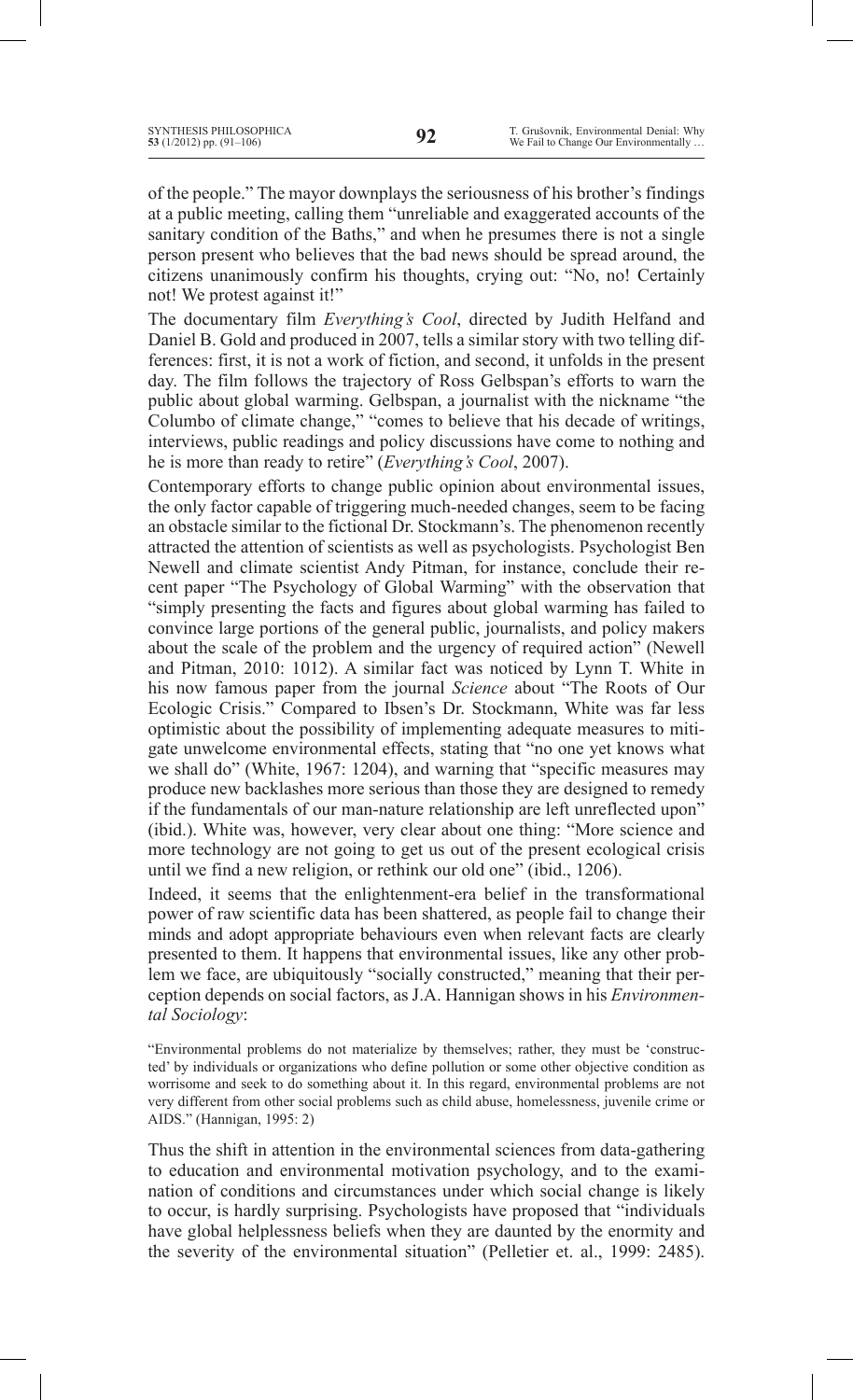Undoubtedly this factor plays a role in a complicated web of variables. But could environmental amotivation – the fact that we fail to change our beliefs and habits despite overwhelming evidence of their harmful effects – also have a dimension that transcends the working of helplessness beliefs? Citizens of Ibsen's Norwegian town – especially its mayor – *knew very well* that something was undisputedly wrong with their baths: they just *did not want* to hear it. Could they have described the doctor's findings as "unreliable and exaggerated accounts" because they *refused to acknowledge* them? In short: Is it possible that they found themselves in denial?

If the later supposition is true, and by a sound analogy, extended to cases occurring in the context of real environmental issues, then we could say that we are currently dealing with environmental denial; we fail to change our behaviour and beliefs because we *refuse* to acknowledge them. This might as well be the only sound way to account for the fact that only 57% of US citizens in 2010, when the scientific data and the message are unequivocally clear and omnipresent, believe in global warming (Leiserowitz et al, 2010 in: Newell and Pitman, 2010: 1004).

## **II. Coping with less-than-cheerful news**

Adecade ago, Pelletier et. al. (1999) identified several reasons for individuals' lack of motivation in adopting environmentally protective behaviours. Pelletier et. al. quite rightly assumed that even if people do acquire the knowledge necessary to aid in preserving the environment, this knowledge "does not, by itself, represent a sufficient condition to ensure environmental action" (ibid., 2483). In Pelletier's study, the general amotivation concept is composed of *global helplessness beliefs*:

"Within the context of the environment, we propose that individuals have global helplessness beliefs when they are daunted by the enormity and the severity of the environmental situation. [...] People who are in this state are unable to foresee how their contribution could bring about favorable outcomes on a large scale, and they eschew involvement in environmentally conscious actions" (ibid., 2486).

There are, however, more specific reasons for amotivation according to this study: ineffective strategies for producing desired outcomes, a lack of capacity on the individual's behalf to implement such strategies, and an inability to sustain the effort needed for such implementation (although the latter proved not to display a significant relationship with helplessness beliefs) (ibid.).

Even if study conducted by Pelletier et al. is correct in many respects, one crucial question remains unanswered: Why is the number of climate change "believers" so low? Pelletier et al. may be correct in asserting that people feel helpless in bringing about change, but surely people can feel "global helplessness" *only after* they first believe in climate change and the undesirable state of the environment. But this is precisely what they seem to *not* believe, or even to deny outright.

At the beginning of the study, Pelletier states that "people have become more and more aware of the declining state of the environment and, as a consequence, have shown increased interest in environmental issues" (ibid., 2481). However, a decade later, the awareness of and interest in environmental issues still seems to be only marginally present. Their value is largely symbolic when it comes to large-scale international policy and decision making. And even if our media outlets seem saturated with "green" topics more than ever,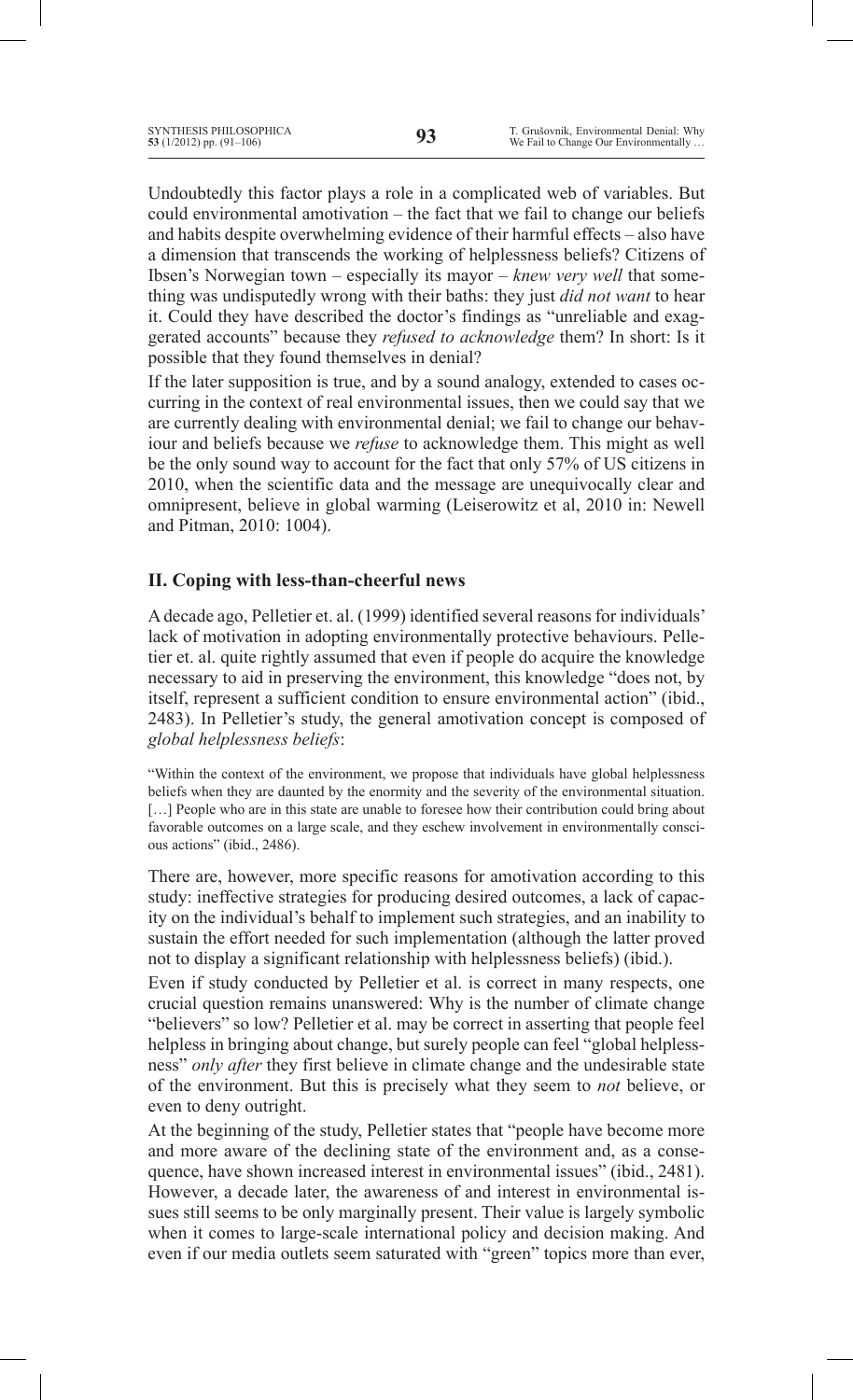Julia Corbett, in her monograph, *Communicating Nature,* convincingly shows that supposedly green ads are in large part scams: Only 2% of TV and 9% of print ads with purportedly "green content" were truly "deeply green" in the sense of Naess's Deep Ecology (Corbett, 2006: 155). It could be the case that we are superficially interested in environmental issues, but when it comes to taking more substantial action we seem to suppress this interest and avoid recognizing problems.

In short: Pelletier's argument about helplessness beliefs as reasons for environmental amotivation sounds correct, but can be applied only to those who already believe in the severe consequences of human-caused natural degradation. However, this number seems alarmingly low according to recent polls, at least when it refers to climate change. Another possibility nevertheless remains: what if people, *after* experiencing feelings of helplessness, start *doubting* the veracity of scientific findings, eventually discarding them altogether? In this last scenario we would, however, still be dealing with environmental denial. We will return to this problem shortly.

In a more recent study, Pitman and Newell focused on four "classes" of psychological phenomena important in understanding climate change psychology (Newell and Pitman, 2010: 1004). These include sampling, framing, comprehension, and the process and perception of consensus-building.

'Sampling' refers to samples of evidence. Newell and Pitman maintain that people commit "attribute substitution," substituting difficult questions with ones they find easier to answer. They also find events that occurred recently to be more salient that those which occurred in the more distant past. Biases in external samples of information are another important issue: for example, if we hear believers in climate change talking 50% of the time, we might infer that science is only 50% certain in this matter. Anchoring on irrelevant information is an additional problem: people will estimate the values of greenhouse gasses, for example, according to previously suggested values. If lower concentrations are suggested from the start, the audience's estimate will likely be lower than if the same audience first hears a greater concentration value.

'Framing'deals with the way information is presented, and again we encounter psychological phenomena relevant to it, which is also the case with 'comprehending' (describing how constructing mental models affects the conceptual understanding of global warming) and with 'consensus building', where factors influencing public perception of how a consensus about climate change is reached are described (Newell and Pitman, 2010: 1004–1012).

Newell and Pitman also provide tables with advice how to better present relevant data so that they do not fall victim to all aforementioned weaknesses in human judgment. Their work is of great value for those who want to clearly present data and even steer communities towards environmental change. They rely on sound psychological findings and research which underlines cognitive mistakes and other psychological phenomena. Do these mechanisms, however, sufficiently explain why we fail to change our minds about the existence of climate change (and possibly other anti-environmental attitudes)? This could be questionable. Inferring that people do not change their minds in climate change debate because they do not pay close attention when scrutinizing the data and consequently make numerous mistakes when they think about it begs the question: why *do not* people pay closer attention? We could say that those errors occur spontaneously: that we are prone to make wrong inferences in the same way we turn our head in a certain direction when someone else is staring, or turning their head, in that direction. But the fact is that we can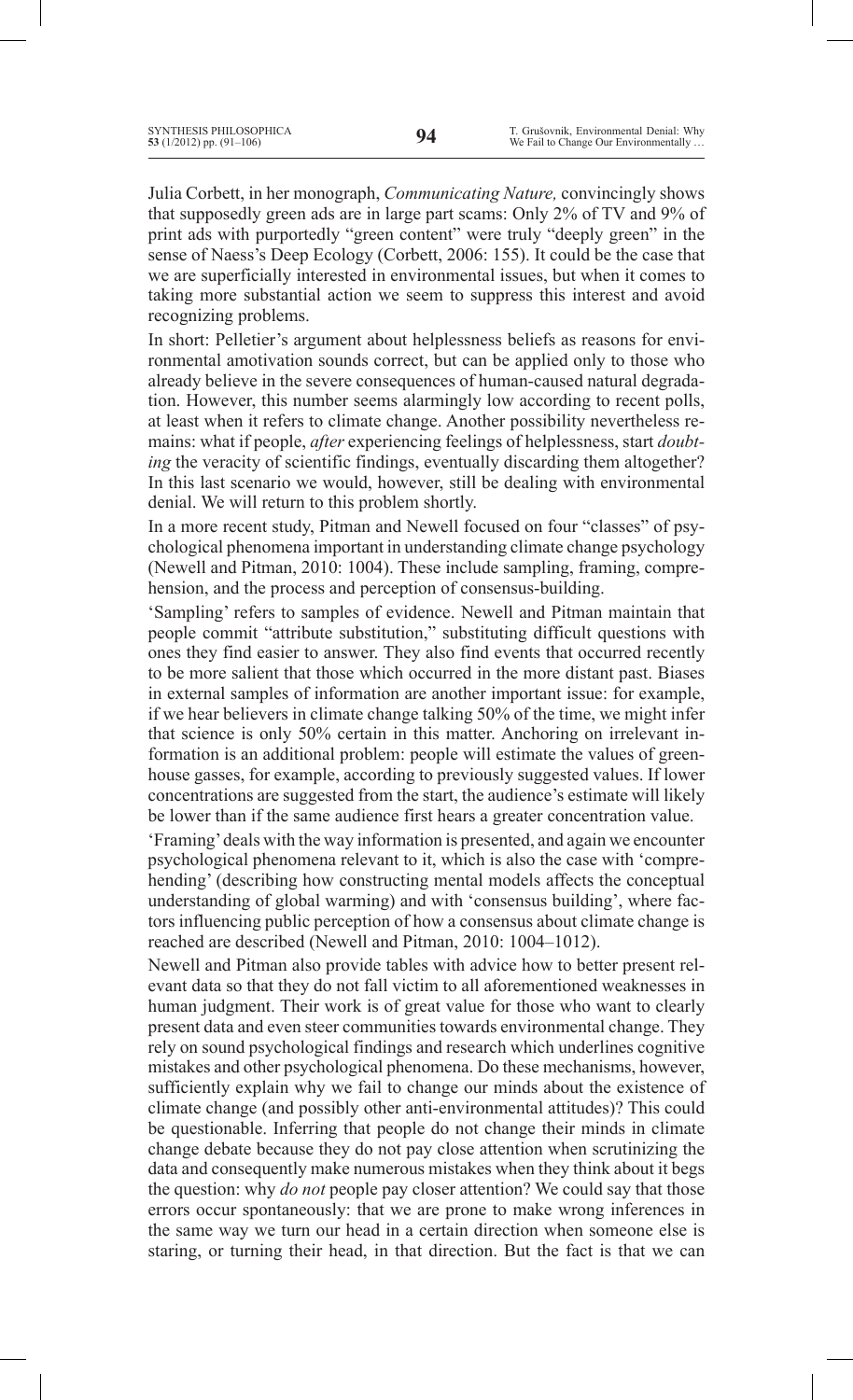also *avoid* making such mistakes if we want to. If this would not be the case, then no-one could reach sound conclusions. And if something as important as the healthy environment, necessary for normal living of our children and our own future well-being, is at stake it seems reasonable we would be cautious in our judgments. But even if making all the decisions connected with interpreting climatologic data would be too hard for most non-specialists, we still wouldn't be left in the dark. When the questions seem to be too elaborate for individuals to answer, we employ specialists with adequate education and certificates that try solving them for us. This is the case in medicine, mathematics, history, geography, etc., as well as in climatology and environmental science. If an individual wants to inform herself about what the majority of climatologists think about the climate change, then the information is only one click away. In other words: it seems that we do not really have to think very hard in order to reach a reliable conclusion about the existence of climate change. All we have to do is *listen*.

In the following thought experiment try imagining that after reviewing your medical history an assembly of MDs reaches a conclusion that you are soon to develop a deadly disease if you do not change your lifestyle. Into exactly how much detail about diagnostic procedure will you go before believing the physicians' statement? The doctors most probably will not have to adopt special data presentation, or rhetoric, in convincing you that you have to change your habits if you want to live longer than a couple of years. The news would immediately send shivers down your spine. It is true that the assembly might not be able to persuade you to change. That, however, is not because you would not trust their findings, but because you may find it too difficult to change. Nevertheless, it is possible to imagine that after a short period of time – even though the news did genuinely frighten you when you heard about it – you would start doubting the physicians' statements. But this, again, would not happen because you would find it too difficult to comprehend intricate relationships between events and understand the warnings about the terminal consequences of your lifestyle. On the contrary, you may start doubting the veracity of the scientific data *precisely* because you understand the consequences very well. Being caught between the inability to change your lifestyle and the dreadful facts about your future if you continue with it, you must do something to alleviate the mental torment of living in constant fear. And in this case the idea of future outlook is easier to change than the reality of habits. What happens with your judgment in this case is the result of the so-called mechanism of *cognitive dissonance*, which will be discussed later. Again, what is needed in the thought experiment to convince the patient of the connection between the lifestyle and the illness is not more data, or better presentation, but the ability of the patient to hear and listen to the truth.

Listening, however, is sometimes *hard*. This is especially the case when news is not very cheerful. In a *Washington Post* article Edward Lengel writes about a curious fact that Americans did not want to listen to the war stories of their soldiers after returning from the World War I, a conflict as severe in terms of US casualties as the Vietnam war:

"There are some stories that Americans would rather not hear. If war tales aren't thrilling, readers and armchair Napoleons aren't interested. The Civil War and World War II seem to lend themselves to good storytelling, as long as one avoids the ugly, depressing bits. They appear to have clear beginnings and endings, with dramatic heroes and villains. They move. World War I, by contrast, with its images of trench warfare and mustard gas, is not so easy to manipulate in a marketable manner. Popular historians consequently avoid it. As one trade publisher recently told me, World War I has 'poor entertainment value.'Attempts to discuss it, even with avid stu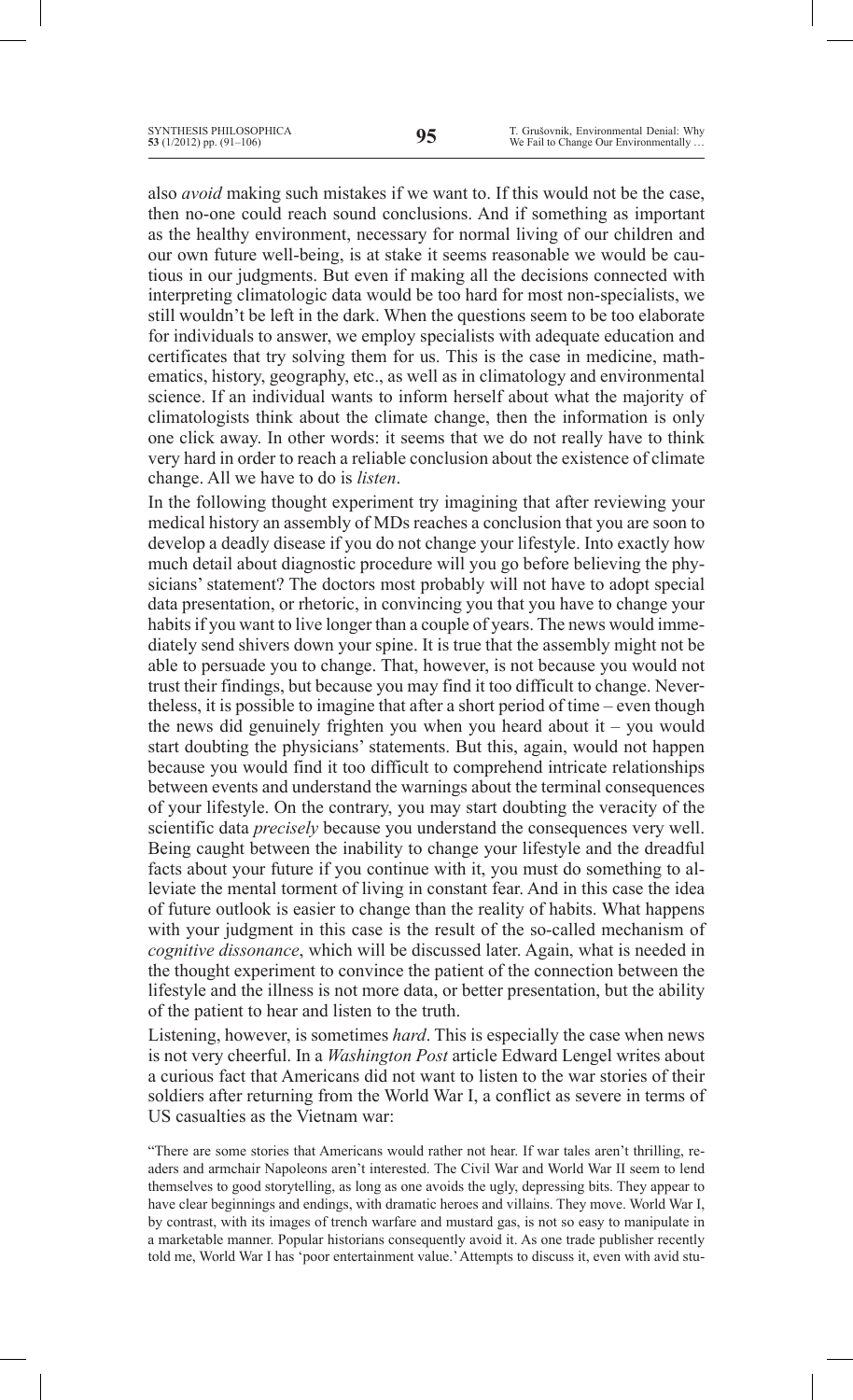dents of military history, often end with the same comments that veterans heard back in 1919: 'It's all too dreadful.'" (Lengel, 2008: B03)

It is clear here that better presentation will not solve the problem of lending our ears to veterans' memoirs. On the contrary: if one was to present the facts even more vividly, one would most likely stumble into an even greater disinterest. Acknowledging the dreadful facts about the WWI does not have anything to do with the matter of presentation or rhetoric but with the courage to face the truth. Could the same also hold true for acknowledging other news that is by no means cheerful: climate change and human caused environmental degradation?

## **III. Our undisturbed lives**

Recently, Diethelm and McKee noted a curious connection between the refusal to acknowledge the effect of man-made  $CO<sub>2</sub>$  emissions on climate change and the refusal to acknowledge the occurrence of gruesome war events, such as the holocaust (2009: 2). Moreover, Diethelm and McKee see a whole range of peculiar phenomena, from the denial that HIV causes AIDS to the denial that smoking causes cancer, as well as the aforementioned two, as special cases exhibiting the general trait of *denialism*. Drawing from the Hoofnagle brothers, Diethelm and McKee define denialism as: "The employment of rhetorical arguments to give the appearance of legitimate debate where there is none, an approach that has the ultimate goal of rejecting a proposition on which a scientific consensus exists" (ibid.).

According to Diethelm and McKee there are five characteristic elements employed in denialism. First is the "identification of conspiracies," in which denialists argue that the majority of scientists do not operate independently, and thereby produce biased results. Next is the use of "fake experts," and also "denigration of established scientists and researchers," as when "Exxon Mobil successfully opposed the reappointment by the US government of the chair of the Intergovernmental Panel on Climate Change" (ibid., 3). The third element of denialism is "selectivity": the exposure of isolated papers which challenge dominant views by pointing out flaws in their weakest supporting documents. This produces the illusion that the established view is less reliable than it really is. Fourth is the "creation of impossible expectations of what research can deliver," such as when "those denying the reality of climate change point to the absence of accurate temperature records from before the invention of the thermometer" (ibid.). Fifth, Diethelm and McKee mention the "use of misrepresentation and logical fallacies." Diethelm and McKee acknowledge that a certain "willingness" to look at the evidence as a whole is needed, as is an adherence to basic rules of academic debate, if the truth is to be discovered (ibid.). In the end they suggest that the tactics employed in denialism (e.g., the five elements just listed) be exposed as a means of deflating its rhetorical effectiveness.

Diethelm and McKee see the denial of a range of well-established scientific facts, including climate change, as a threat that should be recognized whenever we stumble upon it. They therefore provide clear examples of what can be identified as climate change denialism. However, what Diethelm and McKee's research does not take into consideration is the fact that it is not just a few people with special interests who deny the existence of climate change and the degradation of our environment. Their line of thought seems to presuppose denialists to be individuals who manipulate scientific data and employ rhe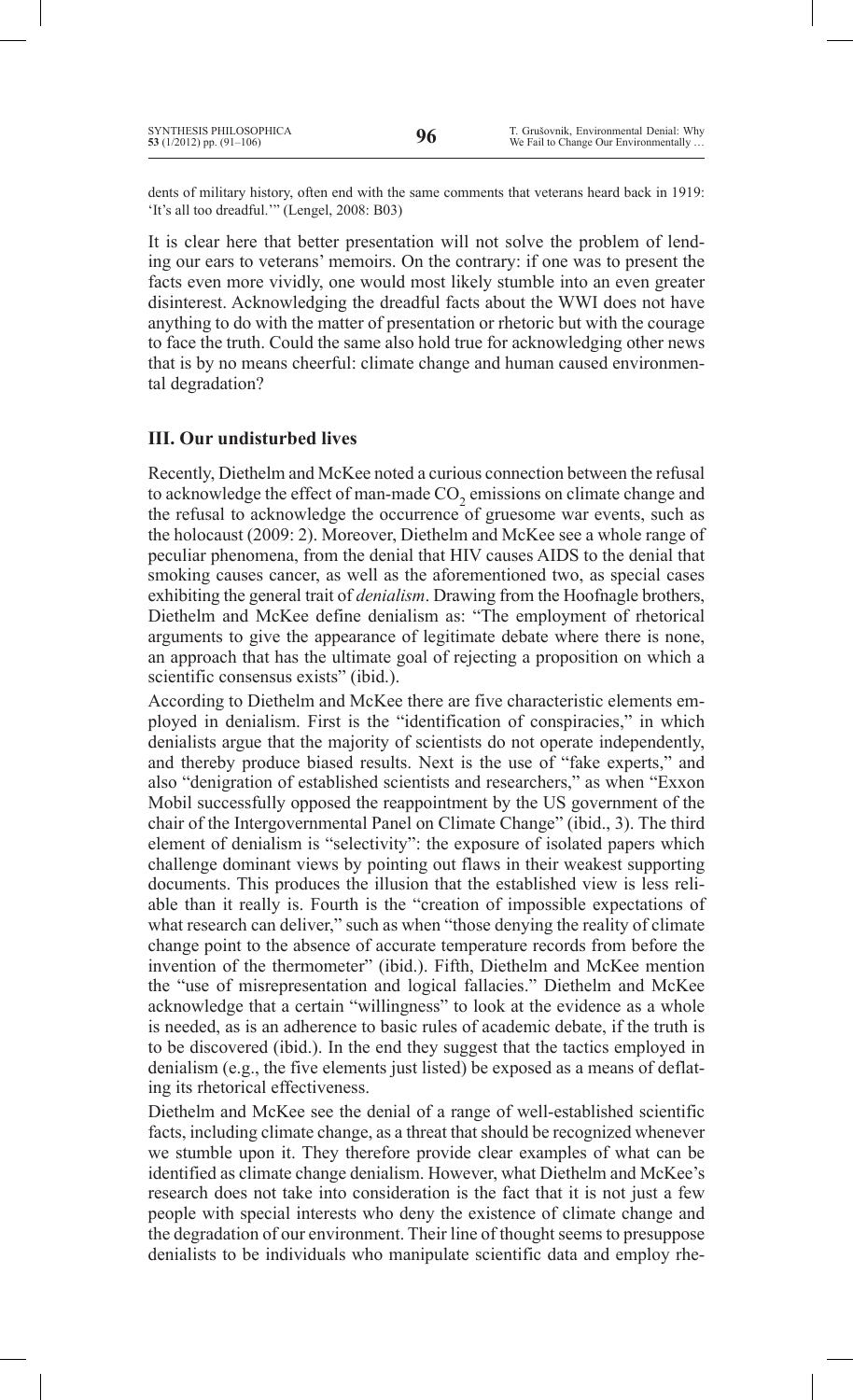torical figures in order to confuse the public about otherwise well-established truths and further their own interest. Such tactics further presuppose denialists to *know* the truth: one can create an illusion only if one knows it is not real. The use of such statements as "deliberate attempts to change the argument" (ibid.) points to this. Moreover, for Diethelm and McKee, the alleged motivations of denialists are: "greed, lured by the corporate largesse of the oil and tobacco industry," and "eccentricity and idiosyncrasy, sometimes encouraged by the celebrity status conferred on the maverick by the media," (ibid.) both of which indicate that denialists, deep down, do know the truth, but twist it in order to achieve their goal. Diethelm and McKee, however, also list "ideology or faith, causing them [the denialists] to reject anything incompatible with their fundamental beliefs," (ibid.) an option that seems to be more open to the possibility that cognitive dissonance is at work. Nevertheless, Diethelm and McKee's focus seems to be more on the scientific community; the theory they defend proposes that the ideas of a vast majority of scientists are hijacked by the rhetoric of a relatively small number of fake experts, ruthless capitalists, and religious fundamentalists. In this story, denialists are relatively isolated conspirators: "Denialists are usually not deterred by the extreme isolation of their theories…" (ibid.).

Diethelm and McKee's research then, though valid and useful, does not account for the fact that a large portion of the public seems to wholeheartedly support the denialists. It is precisely this fact that seems the oddest and the most intricate: Why do we continue to disbelieve serious environmental warnings? In other words: Why are we more prone to listen to denialists than to the majority of scientists?

In the text "System Justification, the Denial of Global Warming, and the Possibility of 'System-Sanctioned Change,'" Irina Feygina, John T. Jost, and Rachel E. Goldsmith seek to answer this question. Feygina et al. argue that "overcoming the apathy, denial, and resistance among people who are faced with evidence of environmental problems is imperative if we are ever to increase public willingness to act in ways that help rather than harm the environment" (Feygina et al, 2009: 1). What stands in the way of "attitudinal and behavioral change" is, for them, a "relatively widespread tendency to rationalize 'the way things are' and, in so doing, deny environmental problems…" (ibid., 2). For Feygina et al., the attention seems to finally be focused on an approach broad enough to cover the many intricate facts relating to environmental inaction, thereby sufficiently explaining our failure to adopt environmentally protective behaviours on a larger scale.

Feygina et al. detect the connection between "system justification" and the lack of pro-environmental attitudes. Drawing from previous research, they postulate that "people who hold culturally and economically conservative attitudes […] and who generally subscribe to what researchers have referred to as the 'dominant social paradigm' are less likely than others to support proenvironmental causes" (ibid.). It seems only natural that for Feygina et al., the right strategy for generating environmental change will be to facilitate constructive social change by encouraging "people to perceive environmentalism as a way of upholding (rather than threatening) cherished societal institutions and practices" (ibid., 10). In more concrete terms, "the key, it seems, is to characterize pro-environmental change as 'system-sanctioned,' that is, as a desired, perhaps necessary, means of preserving the American way of life, and to communicate that it is, among other things, patriotic to defend and protect natural resources" (ibid., 10–11).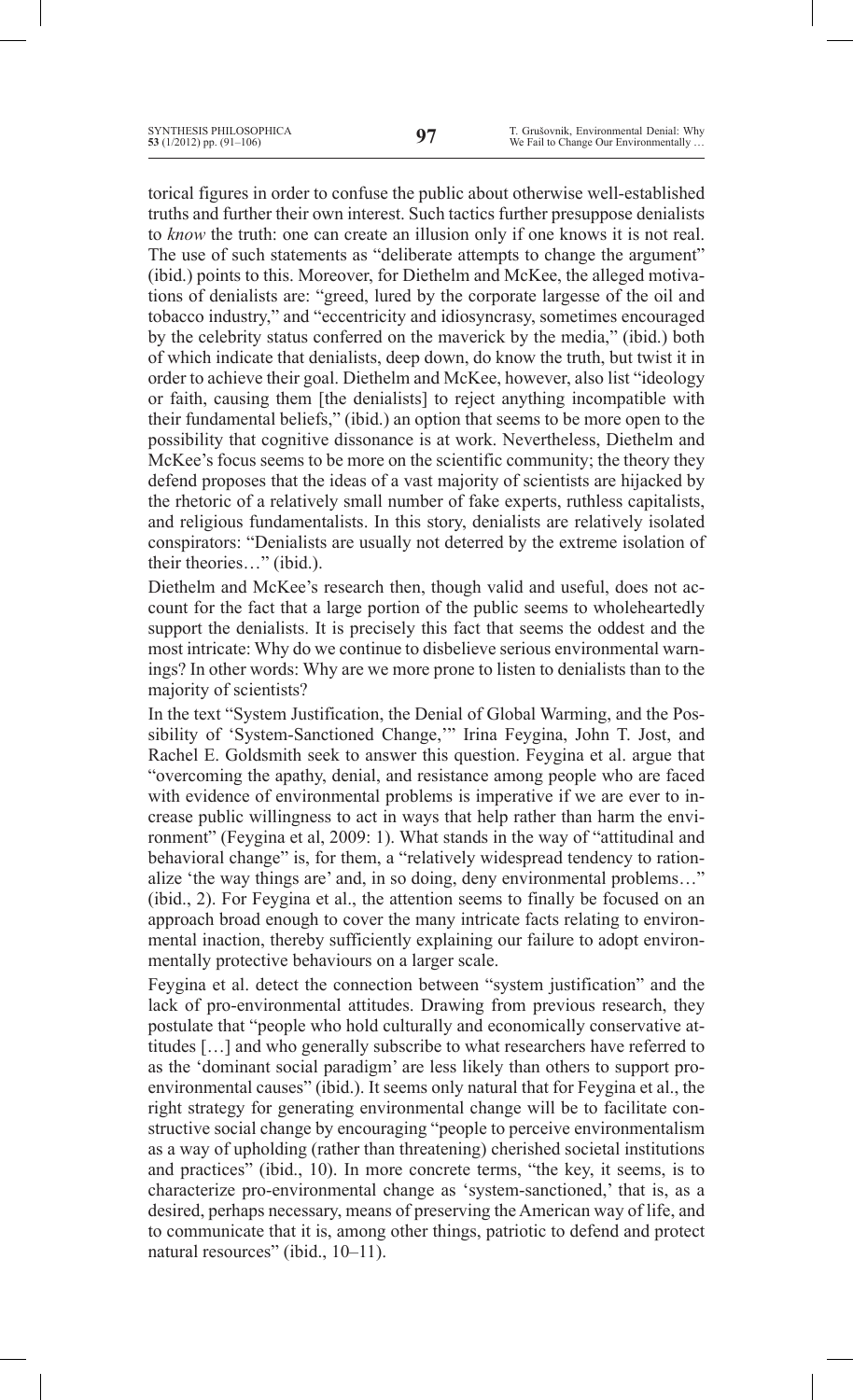More precisely, for Feygina et al., environmental denial, which is seen as a "powerful barrier to environmentalism," stems from the perceived incompatibility between "taking care of the natural world" on one hand and "upholding current social and economic practices and institutions" on the other, which is why "environmentalism is likely to provoke resistance and ideological defensiveness" (ibid., 10). And insofar as "much of the problem concerns *perception*" (italics in original), this perception is "potentially subject to revision" (Ibid.). The proposed revision of this perception involves eliminating the negative association between system justification and environmentally protective behaviour.

The work of Feygina et al. not only pinpoints with precision and clarity the reasons for our failure to engage in environmentally protective behaviours, but also explains the phenomenon in depth, accounting for many nuances which other research in the field has left unexplained. However, their reference to the "American way of life" in connection with patriotism indicates a focus which is predominantly on the U.S. Although such demarcations are needed in order to conduct credible and controlled empirical research, it nevertheless exhibits a limitation of the study. First, it leaves unexplained why people with fewer patriotic feelings, and those less eager to preserve the established social *mode de vie*, may still fail to adopt pro-environmental attitudes, even if on average they are more likely to support the cause of environmentalism. Secondly, people in countries less convinced of the correctness of the American dream and its ensuing way of life may still fail to adopt environmentally protective actions. Simply put, although system justification is an important factor in preventing people from engaging in more environmentally sustainable practices, it is most likely not the only one. People have a tendency to justify the status quo, to preserve the foundations of our socioeconomic system. But why do we cling to it so eagerly? What is really at stake?

Stoll-Kleemann, O'Riordan, and Jaeger's paper "The Psychology of Denial Concerning Climate Mitigation Measures" (2001) may give further clues regarding this question, even though their thesis regards denial of mankind's *ability to change*, and not climate change *per se*. Research conducted on a study group of randomly selected Swiss citizens revealed that "from the viewpoint of changing their lifestyles of material comfort and high-energy dependence, they regarded the consequences of possible behavioral shift arising from the need to meet mitigation measures as […] daunting" (Stoll-Kleemann et al., 2001: 107). Drawing from the theory of dissonance, they found that, "for the most part, denial or displacement act powerfully to maintain the gap between attitude and behaviour with regard to climate change norms" (ibid., 111).

Cognitive dissonance, or *dissonance* in short, is a state in which two or more conflicting cognitions are held by the same individual. This incongruity between beliefs causes tension which needs to be resolved, usually forcing an individual to come up with new, more consonant, attitudes. Petty, Wheeler, and Tormala (2003) discuss such dissonance:

"In its original formulation, dissonance was described as a feeling of aversive arousal akin to a drive state experienced by an individual when he or she simultaneously held two conflicting cognitions. The resulting aversive arousal was hypothesized to instigate attempts to restore consonance among the relevant cognitions. Attempts to restore consistency typically involved very active thinking about the attitude object, and the end result of this thinking was often a change in the person's attitude." (Petty et al., 2003: 367)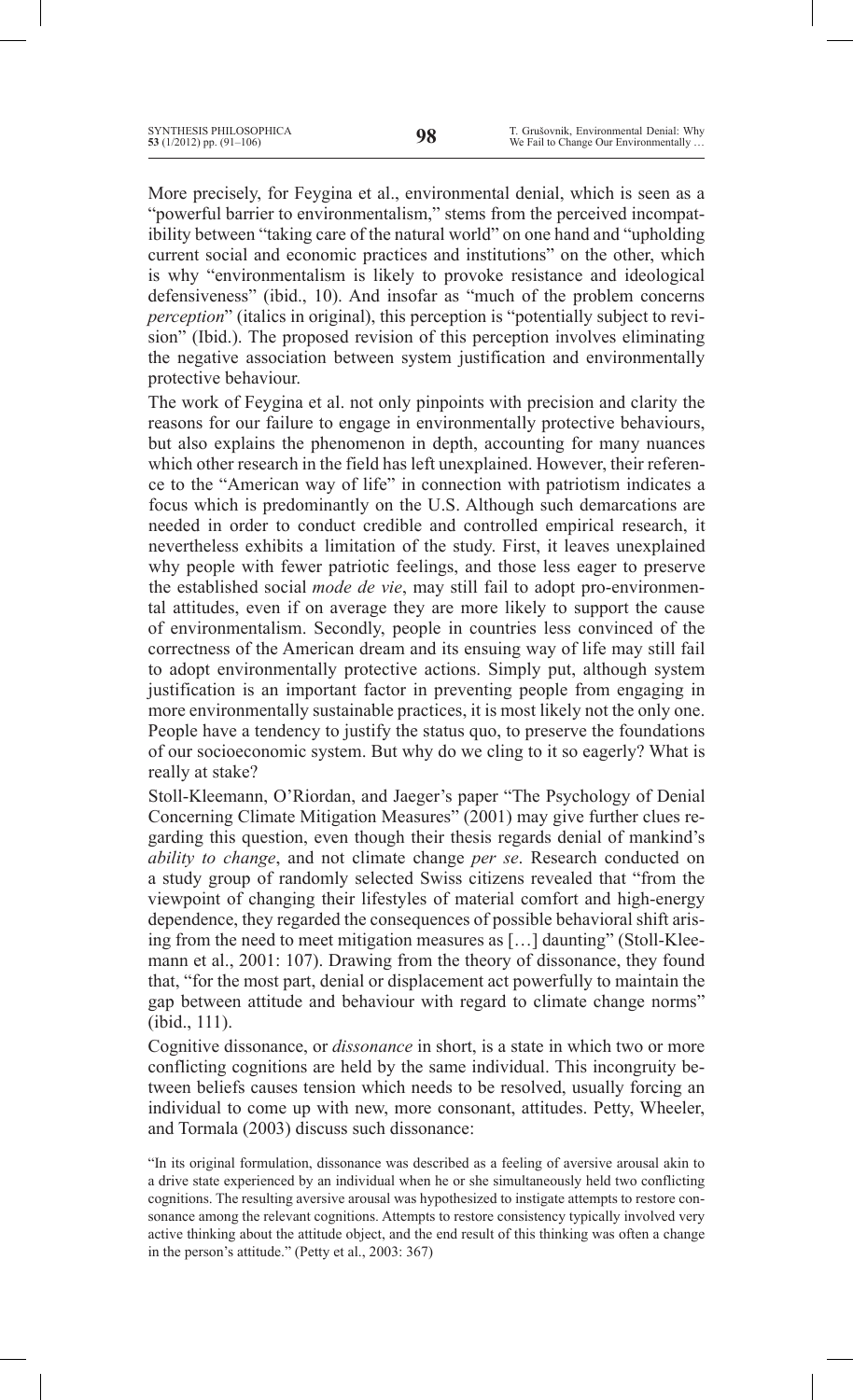Specific to climate change mitigation measures, Stoll-Kleemann et al. claim that "[i]nternal inconsistencies can occur between verbal expressions of behaviour in one setting and actual behaviour in another," and that to avoid emotional unease because of the discrepancy, "People look for cues to justify continued behaviour in the face of a socialised moral norm to the contrary" (Stoll-Kleemann, 2001: 112).

A simple example can further illustrate what dissonance, and the resulting denial, might look like in the domain of environmental amotivation. Imagine an avid traveller wanting to consider himself an environmentally responsible citizen. Such an individual would hold the following beliefs:

Belief 1 (B1): I am an environmentally responsible individual. Belief 2 (B2): I like travelling to distant places.

Since the belief that 'travelling contributes to pollution'(B3) would obviously cause inconsistency in the mindset of a person simultaneously holding B1, B2, and B3, it is likely that the individual would either try to avoid acknowledging B3, or try downplaying its importance (B3 – travelling contributes to pollution, *but only marginally*). It is likely, however, that a well-educated individual would endorse the veracity of B3. In this case denial would nevertheless be possible, but it is unlikely that it would refer either to B1 (virtually no one wants to consider himself irresponsible) or to B2. To deny the latter is unlikely if the individual's love of travel occupies a central part of their life and identity. What is left then for the individual is the inclination to deny the incongruity of B1, B2, and B3. This could be accomplished by inserting another belief (B4): I recycle, and this offsets the pollution I cause when travelling (This strategy is an example of what Stoll-Kleemann et al. call a "metaphor of displaced commitment.").

In their account of man's refusal to acknowledge change, Stoll-Kleemann et al. found "the most powerful zone of denial" in "the perceived unwillingness to abandon […] personal comfort and lifestyle-selected consumption and behaviour in the name of climate change mitigation" (Stoll-Kleemann, 2001: 113). Research in social psychology and related fields seems to indicate that people are prone to deny scientific data regarding the anthropogenic degradation of the natural world, or to deny the possibility of changing their environmentally damaging practices, because they seek to avoid the dissonance that would occur if they were to acknowledge either. This dissonance would occur because beliefs connected to lifestyle prove to be change-resistant to a considerable degree. Denial becomes the only way out of a cognitive impasse, a last attempt to relieve tension between conflicting cognitions. The refusal to listen to climate change experts, or to any optimistic or inspiring environmentalist agenda, arises out of concern that our way of life will be deeply disturbed if we *do* start listening. The origin of this inertia of beliefs, intimately intertwined with lifestyle, is an issue that needs further exploration.

### **IV. Entomological collection and my self**

"There are few men who would not feel personally annihilated if a life-long construction of their hands or brains – say an entomological collection or an extensive work in manuscript – were suddenly swept away. The miser feels similarly towards his gold; and although it is true that a part of our depression at the loss of possessions is due to our feeling that we must now go without certain goods that we expected the possessions to bring in their train, yet in every case there remains, over and above this, a sense of the shrinkage of our personality, a partial con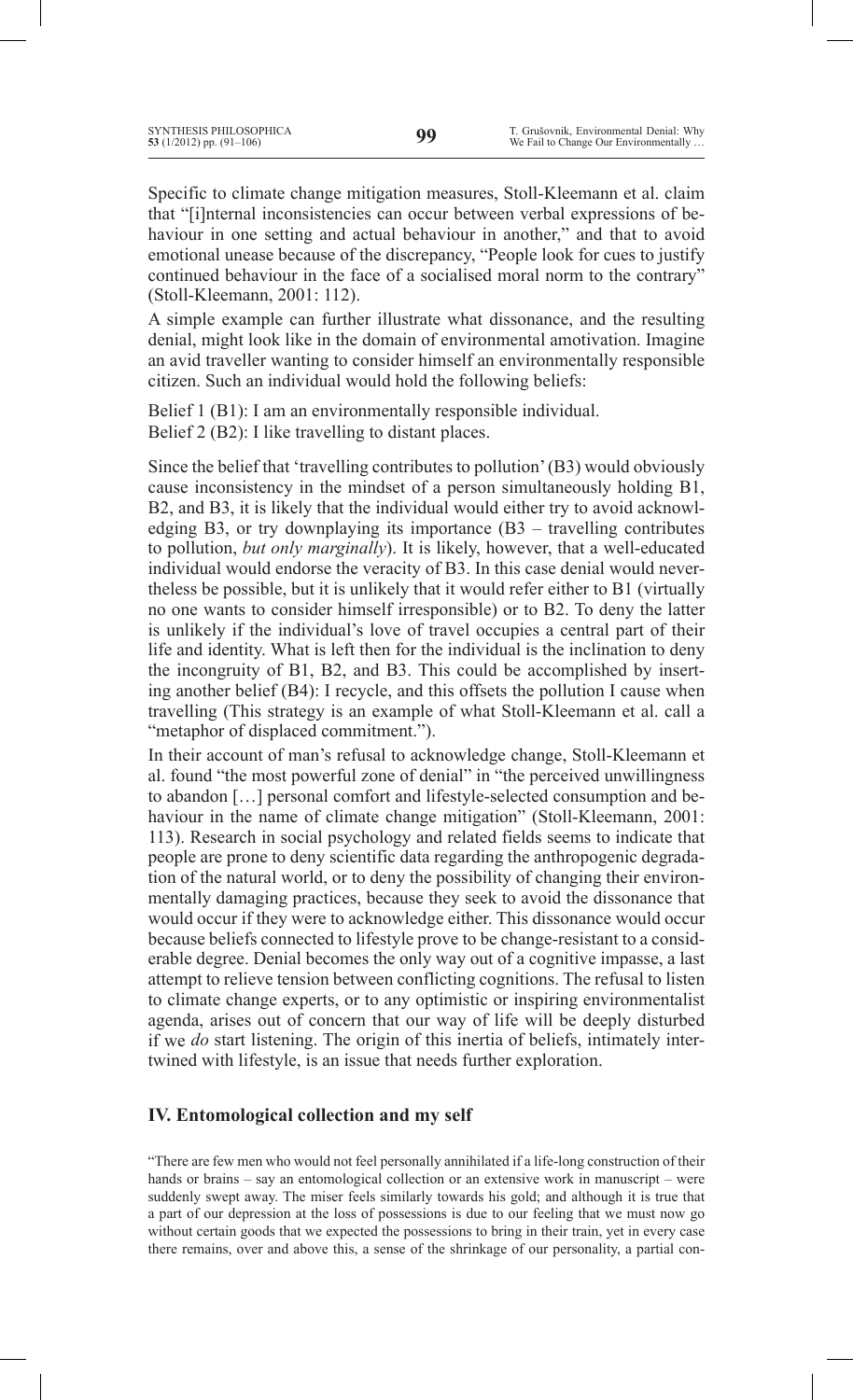version of ourselves to nothingness, which is a psychological phenomenon by itself." (James, 1992 [1892]: 176)

What William James described more than a hundred years ago is confirmed by the latest research in consumer behaviour: Allen, Fournier, and Miller describe a paradigm shift in consumer research which alters the emphasis from brands as information to brands as *meanings*: "Consumer products were recast from simplifying informational vehicles to meaning-rich tools for personal and social identity construction" (Allen et al., 2008: 784). Indeed, as Russell Belk sates in his seminal paper "Possessions and The Extended Self," "a key to understanding what possessions mean is recognizing that, knowingly or unknowingly, intentionally or unintentionally, we regard our possessions as parts of ourselves" (Belk, 1988: 139). Moreover, it is not only possessing objects infused with meaning that is tightly bound with personal identity, but also the mere act of acquiring these "meaning-rich tools." As Michaela Wänke explains, many consumer decisions are "highly identityrelevant insofar as they correspond to a larger set of values and beliefs and express important aspects of the self" (Wänke, 2009: 7).

Being a consumer and building one's identity around objects and activities, is not just an incidental attribute of the contemporary individual. On the contrary, consumerism seems to have penetrated the innermost recesses of our being. It may be the case that due to specific social and even biological circumstances, modern humans have evolved into what Gilles Lipovetsky calls *Homo consumericus*. The consumerist lifestyle has filled a void previously occupied by religion and traditional forms of social organization and work, and which was vacated by these forms after they were largely swept away in the wake of industrial development. This, at least, is how Åke Daun accounts for consumerism's fulfilment of some traditionally religious functions. Because "many of the ambitions which earlier provided direction to people's lives now play a marginal role or have disappeared completely," changes in private consumption "have provided people with a fifth type of 'deferred satisfaction'" (Daun, 1983: 8–9). The "ambitions" that traditionally occupied the place now taken over by consumerism were the struggle for survival from day to day, religion, tradition (including a firm family structure), and 'collective goals,'such as various civil movements. However, "The combination of steady economic growth and technical development established realistic goals – both useful and worthless – of private consumption during the postwar period: larger and more modern housing, private homes, cars, larger cars, more modern furniture, more expensive interior decoration…" (Daun, 1983: 9–10), displacing previously held "ambitions" almost completely.

Consumerism proved to be a universal surrogate for a vast array of historical human activities because material possessions, and the process of acquiring them, represent – as Belk would have it – our "extended selves." Because their role is so central to our identity, and because the act of consuming is, for the individual, a relatively undemanding process, the displacement of other (more abstract and complicated) "ambitions" in favour of the consumerist lifestyle is understandable. There is, however, something more to the consumerist take-over, a deeper emotional and existential explanation for consumerism's displacement of previous modes of meaningful existence: a peculiar *fear of freedom*.

"Man – liberated from the necessities implied in the struggle for survival, religion, tradition and community – is now running away from this freedom into the trap of materialism. In this way he can experience the security of accepting the personality offered to him by the pattern of behaviour around him." (ibid., 10)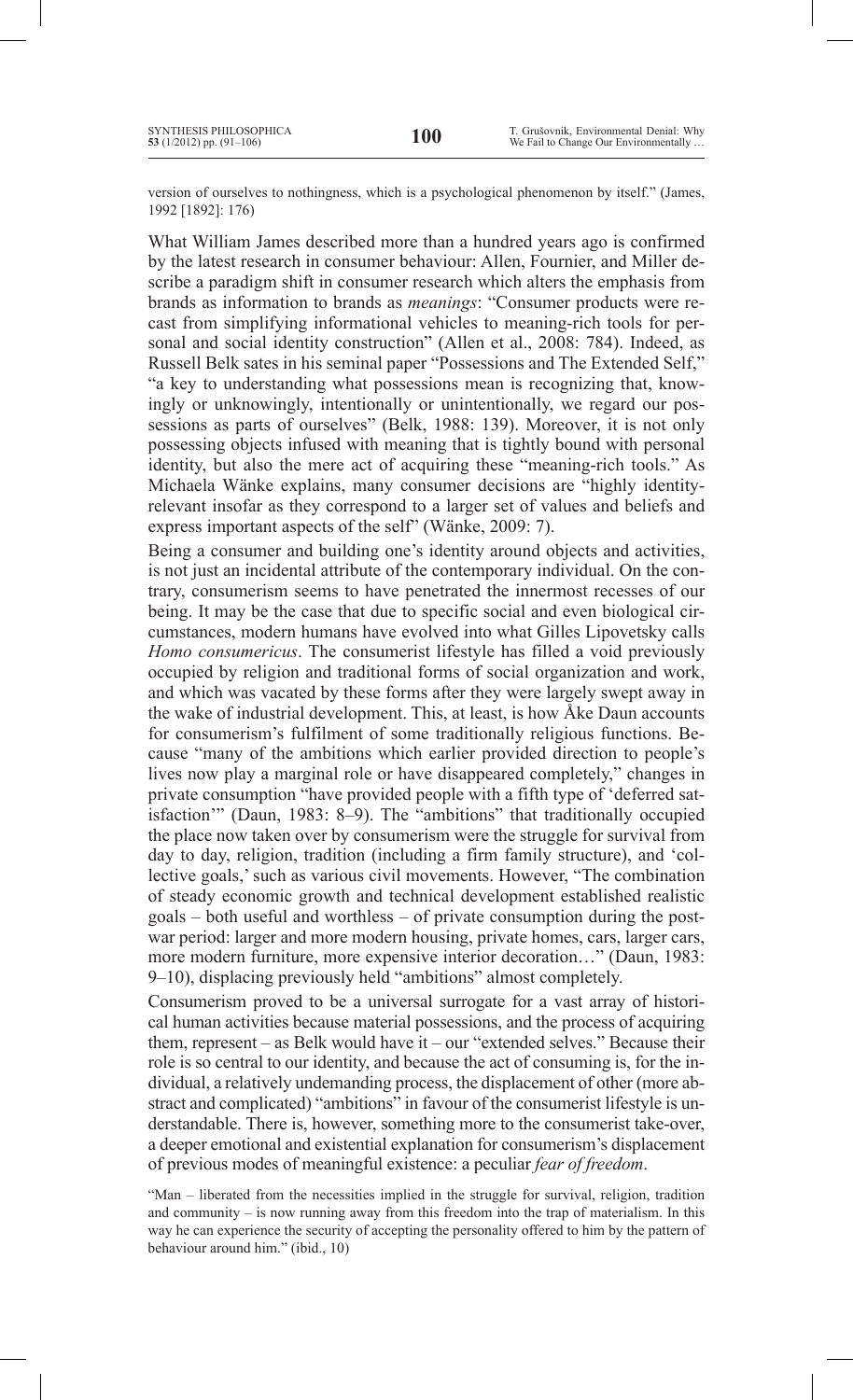Facing insecurity and the feeling of powerlessness imposed by the media, the bureaucracy of anonymous institutions, and transnational forces interfering with and regulating the individual's life, people find a safe haven in material consumption:

"A privately owned house and the material consumption associated with it provide a counterbalance for one's lack of influence over one's life in other contexts. There the illusion of individual freedom may continue to exist." (Ibid., 11)

The fear of freedom that Daun discusses in his analysis was first described by Erich Fromm in his *Escape from Freedom*. In this popular monograph, Fromm depicts modern man as an isolated individual seeking refuge from his dreadful state in either authoritarianism or 'automatism':

"In discussing two aspects of freedom for modern man, we have pointed out the economic conditions that make for increasing isolation and powerlessness of the individual in our era; in discussing the psychological results we have shown that this powerlessness leads either to the king of escape that we find in the authoritarian character, or else to a compulsive conformity in the process of which the isolated individual becomes an automaton, loses his self, and yet at the same time consciously conceives of himself as free and subject only to himself." (Fromm, 1969: 266)

The individualisation that first occurred in the fifteenth and sixteenth centuries is, according to Fromm, explained by social, and foremost, economic changes. But the freedom thus gained is a double-edged sword, and comes at a considerable price:

"The individual is freed *from* the bondage of economic and political ties. He also gains in positive freedom by the active and independent role which he has to play in the new system. But simultaneously he is freed from those ties which used to give him security and a feeling of belonging … By losing his fixed place in a closed world man loses the answer to the meaning of his life." (ibid., 80)

The experience of the meaninglessness of existence is, however, an unstable state; according to Fromm, an individual cannot dwell in it forever. In the end, the state of existential isolation paralyzes an individual: "Unless he belong[s] somewhere...he [will] be filled with doubt, and this doubt [will] eventually paralyze his ability to act – that is, to live" (ibid., 36). Thus an individual "is anxious and tempted to surrender his freedom to dictators of all kinds, or to lose it by transforming himself into a small cog in the machine, well fed, and well clothed, yet not a free man but an automaton" (ibid., xii).

If this small cog in the consumerist machine wants to stay in place today, it must deny the existence of anthropogenic environmental degradation. If we were to seriously admit our responsibility for natural destruction and its full consequences while still considering ourselves "responsible citizens," we would have to abandon our consumerist lifestyles founded on high energy consumption. This, however, is difficult, because our lifestyle is the basis of our identity, and consumption seems a safe and reliable embrace in the midst of our otherwise uncertain and insecure existence. "Bring a friend along on a shopping day, and get yourself a new outfit for dates and casual nights with friends," says an online advice column, instructing readers on how to boost one's self-esteem after a break up (Essortment 2010). In an article about coping with stress, one website urges: "Do not reserve shopping for … important … occasions. Do it when you feel it will satisfy you and make you feel rewarded and cherished" (St. Botanica 2009). "Vigorous and growing consumption is," as Albert Borgmann has it, "the chief indicator of a prosperous and self-confident community" (Borgmann, 2000: 418). Consuming, then, is un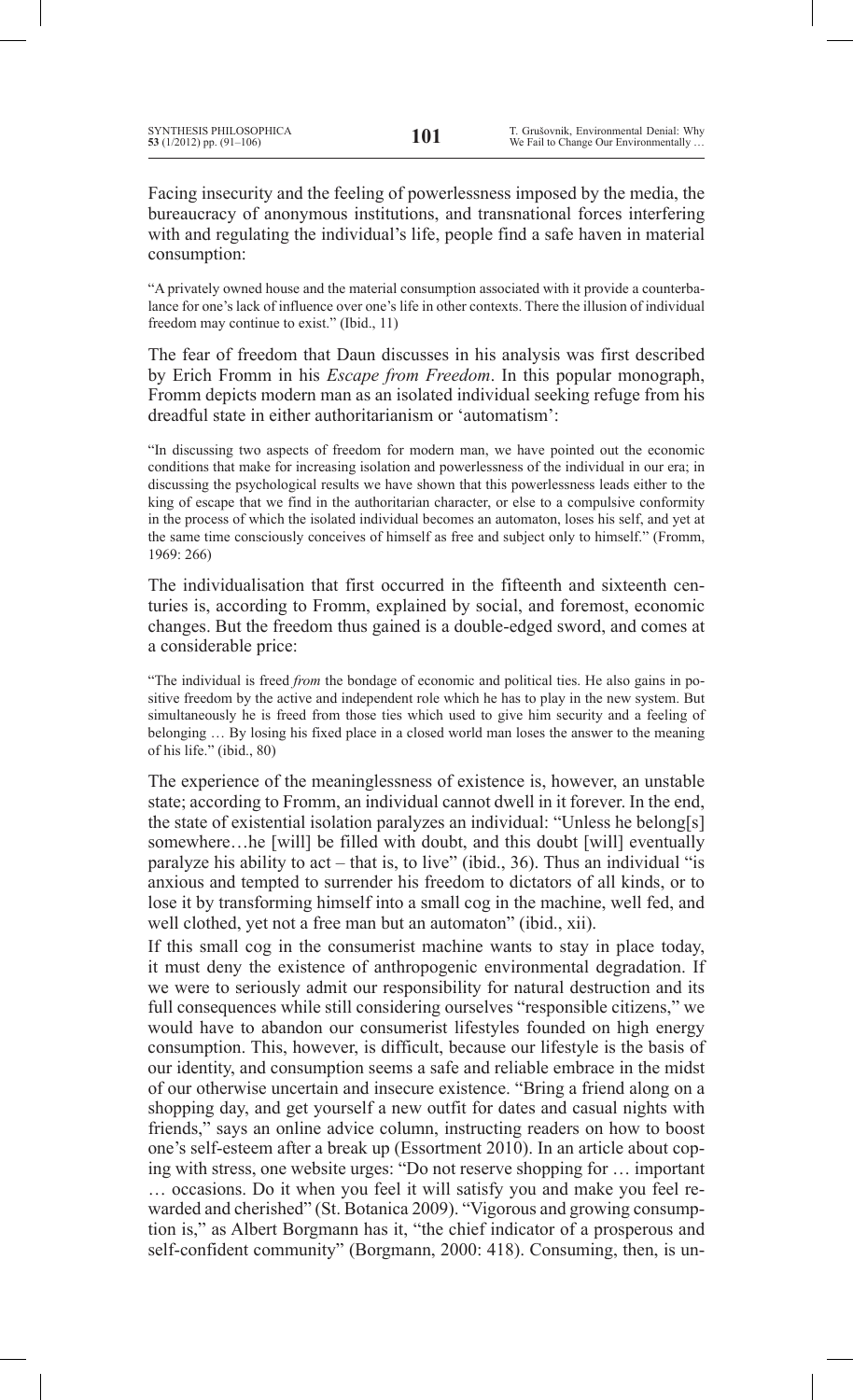doubtedly the contemporary answer to the problems of insecurity, doubt, and consequently low self-esteem, with shopping malls and fitting rooms replacing cathedrals and confessionals. Indeed it seems that if we were to abruptly abandon consumerism, then we would most definitively suffer James''partial conversion of ourselves to nothingness.' If, in the contemporary world, man refused the behaviour of *Homo consumericus*, "he would be like a particle of dust and be overcome by his individual insignificance" (Fromm, 1969: 36). And so any threat to the existing lifestyle must be eliminated, and because the pronouncement of human-caused environmental degradation represents such a threat, it must be silenced through denial. The cognitive dissonance triggered by the simultaneous existence of consumerist urges, knowledge of their environmental consequences, and the desire to see oneself as a responsible and autonomous citizen, is a state similar in its instability to Fromm's sense of the meaninglessness of one's very existence. Because our lifestyles are harder to change than the belief that we are causing harm to the environment, it's much easier to deny the latter than to transform the former. "Human-caused natural degradation, then, does not exist, or is only a minor issue," is thus a conclusion we are prone to draw.

## **V. Conclusion – a new, greener bondage?**

"My line is that we can try to change behaviour, but it might be more effective to change the conditions that encourage our behaviours," said David Uzzell, British environmental psychology professor, before he delivered the 2010 British Academy/British Psychological Society annual lecture (Hickman, 2010). What Uzzell said in this interview seems to be wholly in line with what I have described above: if something as important as our quest for the meaning of our existence is bound up with consumer culture, then a solution which simply advocates dropping our habits is doomed to failure. Consumerist habits cannot simply be abandoned, because the psychological state to which such a manoeuvre would push us would be highly unstable: "The individual cannot bear this isolation … He is driven into new bondage … he cannot bear to be alone" (Fromm, 1969: 282–283). We will continue fighting our environmental reality – or even worse: ignoring it – as long as there is nothing else on offer. If we are shown only the abyss into which we can fall, without the prospect of a nearby bridge which crosses it, we will continue to cling to the rock which safely supports us. Therefore it seems only reasonable to try to modify environmentally detrimental behaviours by offering – *a new bondage*. This is to say: the only way to bring about environmental change is to assume new identities by engaging in activities that are less damaging for the natural world. The only feasible way to modify behaviour is to start promoting activities from which new identities and a new search for meaningful existence can be constructed. This idea seems to be in line with what Feygina et al. propose when they state that we should "get rid of the negative association" between system justification and environmentally protective behaviour: what we should get rid of here is the negative association, conscious or unconscious, between living rich and meaningful lives and giving up consumer habits based in the consumption of material goods.

Does this, however, mean that we should encourage people to shop green? Uzzell seems to suggest precisely that: "Not focusing on turning lights off etc., but instead concentrating on things such as buying energy-efficient appliances" (Hickman, 2010). This, however, can be a tricky strategy, as it opens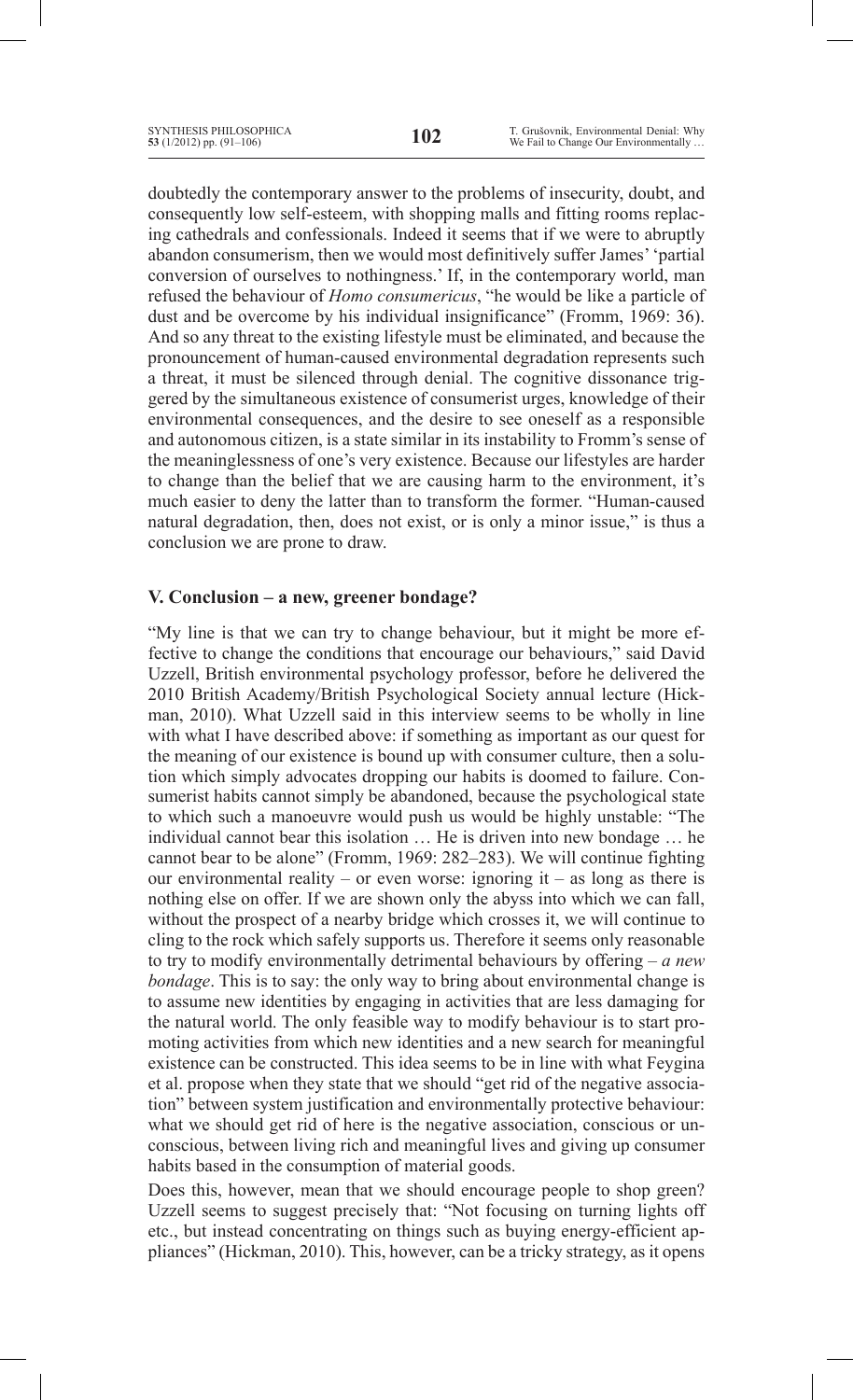doors for manipulation, obviously furthers consumerist culture, and socially excludes those people who cannot afford (the often more expensive) "green technology" (though it could be the case that green products will become cheaper as more people begin purchasing them). Manufacturing "green" products, moreover, seems to be an oxymoron; as W.E. Kilbourne says: "The only green product is the one that is not produced" ([Kilbourne in] Corbett, 2006: 157). Nonetheless, this strategy does seem to be the best short-term option available. It is naive to expect that the majority of the population will switch to a post-consumerist type of personality in a decade. If consumerism can indeed be compared to religion, we must simply bear in mind that it took well over a thousand years to secularize politics in order to grasp the difficulties involved in achieving an "aconsumerist" society. It would, then, be more realistic to hope to transform the current consumerist culture into a type of consumerism that necessitates far fewer natural resources than the existing one.

In his *Escape from Freedom,* Erich Fromm illustrates a trajectory circumnavigating both authoritarianism and automatism:

"The only criterion for the realization of freedom is whether or not the individual actively participates in determining his life and that of society, and this not only by the formal act of voting but in his daily activity, in his work, and in his relations to others." (Fromm, 1969: 300)

Extended to environmental issues, this means that citizens can find their footing in the green agenda by *actively* participating in its programs, relating with other like-minded individuals, and lessening their environmental impact with their everyday choices. For those less eager to participate in such activities, shopping for green(er) products will have to suffice, at least in the short run. Education, of course, will also be crucial in bringing about change. However, an education that focuses on simply sharing information, or even on scaring people with dark scenarios, will not suffice; what is needed instead is an education that can offer new identities and programs which people are able to identify with. Otherwise the denial of environmental issues will continue, no matter how thoroughly thought through the method of data-presentation.

### **Literature**

Allen, C. T., Fournier, S., Miller, F. (2008). Brands and Their Meaning Makers. In: Haugtvedt, C., Herr, P. M., Kardes, F. R. (eds.). Handbook of Consumer Psychology (pp. 781–814). New York: Taylor & Francis.

Belk, R. W. (1988). Possessions and the Extended Self. The Journal of Consumer Research 15 (2): 139–168.

Borgmann, A. (2000). The Moral Complexion of Consumption. The Journal of Consumer Research 26 (4): 418–422.

Corbett, J. B. (2006). Communicating Nature: How We Create and Understand Environmental Messages. Washington: Island Press.

Daun, Å. (1983). The Materialistic Life-Style: Some Socio-Psychological Aspects. In: Uusitalo, L. (ed.), Consumer Behavior and Environmental Quality (pp. 6–16). St. Martin's Press: New York.

Diethelm, P., McKee, M. (2009). Denialism: What is it and How Should Scientists Respond? European Journal of Public Health 19 (1): 2–4.

Feygina, I., Jost, J. T., Goldsmith, R. E. (2009). System Justification, the Denial of Global Warming, and the Possibility of "System-Sanctioned Change". Personality and Social Psychology Bulletin XX(X): 1–13.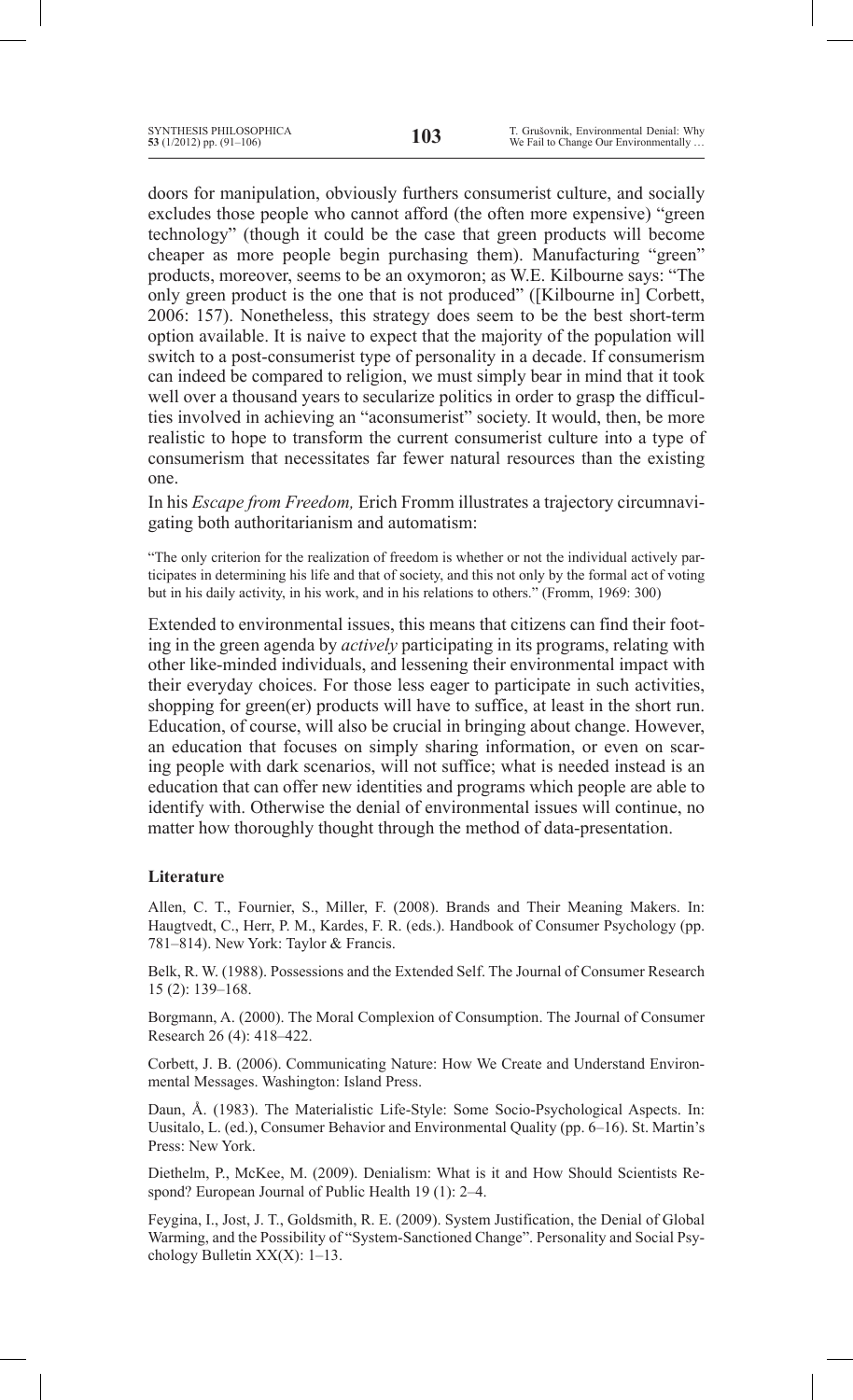Fromm, E. (1969). Escape from Freedom. Avon Books: New York.

Hannigan, J. A. (1995). Environmental Sociology – A Social Constructionist Perspective. New York: Routledge.

Hickman, L. (2010). What Psychology Can Teach Us about Our Response to Climate Change. The Guardian Environment Blog. Posted: September 23rd, 2010. Accessible at: http://www.guardian.co.uk/environment/blog/2010/sep/23/climate-change-psychologyresponse-scepticism (accessed on November 9th, 2010).

James, W. (1992). Psychology: Briefer Course. In: William James – Writings 1878–1899 (pp. 1–443). New York: The Library of America.

Lengel, E. G. (2008). Why Didn't We Listen to Their War Stories? (p. B03). The Washington Post, Sunday, May 25<sup>th</sup>, 2008.

Newell, B. R., Pitman, A. J. (2010). The Psychology of Global Warming: Improving the Fit between the Science and the Message. American Meteorological Society Bulletin, 2010: 1003–1014.

Pelletier, L. G., Dion, S., Tuson, K., Green-Demers, I. (1999). Why Do People Fail to Adopt Environmental Protective Behaviors? Toward a Taxonomy of Environmental Amotivation. Journal of Applied Social Psychology 29 (12): 2481–2504.

Petty, R. E., Wheeler, C., Tormala, Z. L., (2003). Persuasion and Attitude Change. In: Millon, T., Lerner, M.J. (ed.), Handbook of Psychology (vol. V): Personality and Social Psychology (pp. 353–382). New Jersey: John Wiley & Sons.

Stoll-Kleemann, S., O'Riordan, T., Jaeger, C.C. (2001). The Psychology of Denial Concerning Climate Mitigation Measures: Evidence from Swiss Focus Group. Global Environmental Change 11 (2001): 107–117.

Wänke, M. (2009). What's Social About Consumer Behavior? In: Wänke, M. (ed.). Social Psychology of Consumer Behavior (pp. 3–18). New York: Taylor & Francis.

White, L. T. (1967). The Historical Roots of Our Ecologic Crisis. Science 155 (3767): 1203–1207.

### *Websites*

Everything's Cool (2007). Directed by Judith Helfand and Daniel B. Gold. The quote accessible at: http://everythingscool.org/article.php?list=type&type=4 (accessed on November 9<sup>th</sup>, 2010).

Essortment: information and advice you want to know. The quote used in the text accessible at: http://www.essortment.com/lifestyle/relationshipadv\_svxl.htm (accessed on December  $8<sup>th</sup>$ , 2010).

St. Botanica. The quote used in the text accessible at: http://www.stbotanica.com/blog/relationship-advice-ways-to-boost-self-esteem-after-a-break-up/ (accessed on December 8th, 2010).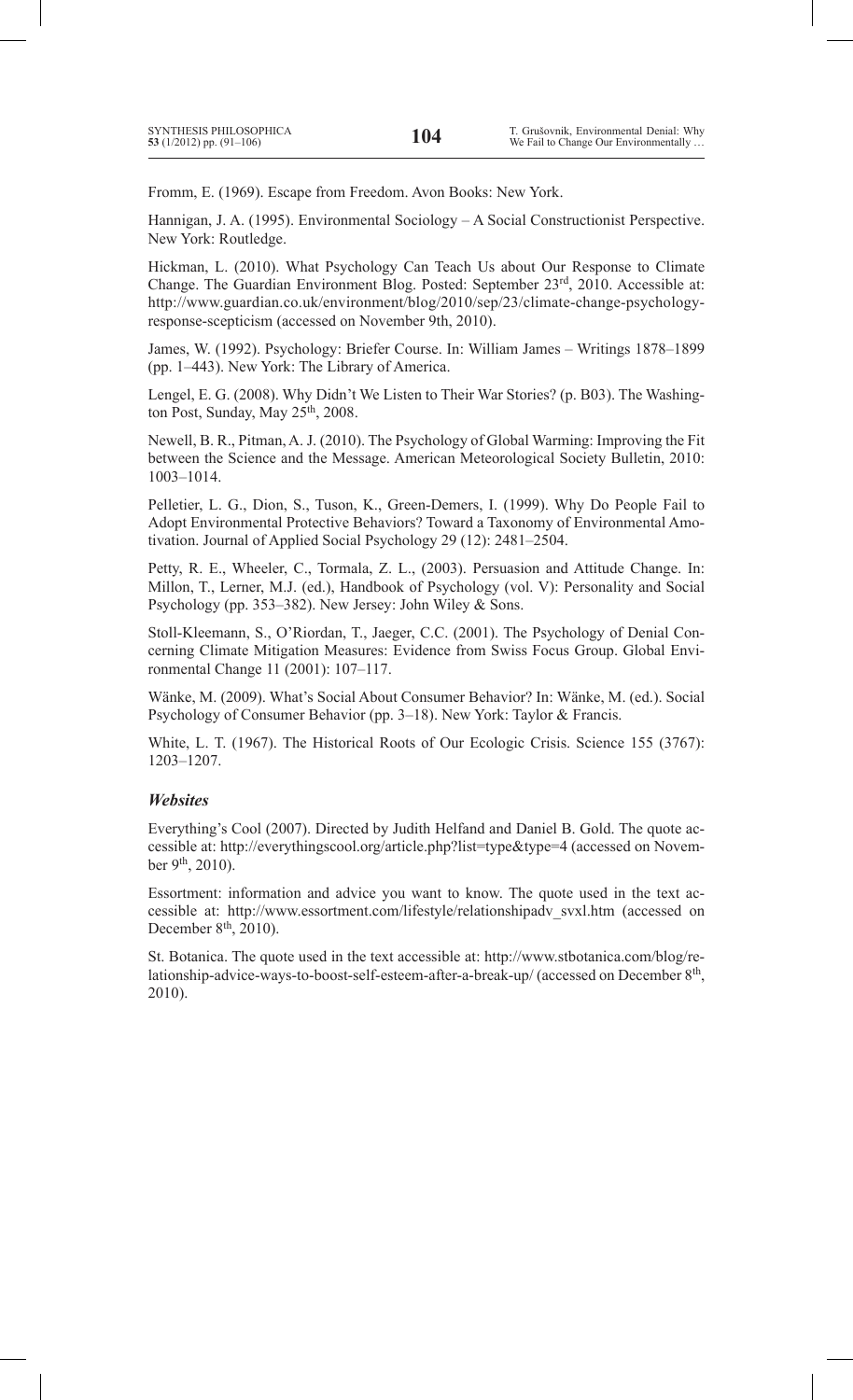### **Tomaž Grušovnik**

### **Ekološko poricanje: zašto ne uspijevamo izmijeniti prakse ugrožavanja okoliša**

#### **Sažetak**

*Unatoč dostupnim podacima o ljudski uzrokovanom ugrožavanju prirode, velik dio javnosti i dalje odbija vjerovati da okoliš pati zbog naših aktivnosti. To odbijanje vjerovanja, u paru s nedostatkom ekološke motivacije, postalo je tako očito da je privuklo pozornost znanstvenika i psihologa koji ga pokušavaju razmotriti iz raznih perspektiva. Primjerice, nevjerovanje u klimatske promjene teško je objasniti bez pozivanja na mehanizam koji se najbolje može opisati kao »ekološko poricanje«. Analiza pokazuje da ljudi mogu biti skloni negiranju antropogenog uništavanja okoliša zato što njihovi osobni identiteti, kao i potraga za smislom njihovih života, ovisi o konzumerističkom* modus vivendiu*. Svjesno ili nesvjesno suočeni s dilemom shvaćanja da ovakav životni stil ugrožava život na planetu (kao i njihovu dobrobit te dobrobit njihove djece), i time prihvaćanja posljedica i odgovornosti za promjenu, ili odbijanja vjerovanja da se uništavanje okoliša uopće događa, oni biraju ovu posljednju opciju. Ovaj izbor je također motiviran nedostatkom pouzdanih alternativa na kojima bi se novi, »zeleniji« identiteti mogli izgraditi. Tako je mala vjerojatnost da svaki pokušaj promjene javnog mnijenja o antropogenom uništavanju okoliša, kao i bilo koja strategija koja zagovara naglo prekidanje praksi koje ugrožavaju okoliš, budu uspješni ako ne nude nova uporišta za izgradnju identiteta.*

#### **Ključne riječi**

ekološko poricanje, socijalna ekologija, psihologija potrošačkog ponašanja, Erich Fromm

### **Tomaž Grušovnik**

## **Ökologische Leugnung: weshalb wir in der Änderung unserer umweltfeindlichen Praktiken versagen**

#### **Zusammenfassung**

*Allen bereitwillig verfügbaren Tatsachen und Zahlen hinsichtlich der menschenbedingten Naturgefährdung zum Trotz verschließt sich weiterhin ein Großteil der Öffentlichkeit der Gewissheit, dass die Umwelt unter unserem Vorgehen zu leiden bekommt. Diese Einsichtsablehnung, gepaart mit dem umweltlichen Motivationsmangel, wurde derart offenkundig, dass sie das Augenmerk der Wissenschaftler und Psychologen auf sich gerichtet hat, die bemüht waren, sie aus diversen Blickwinkeln auszudeuten. Beispielshalber lässt sich der Unglaube an dem Klimawandel nur mühsam darlegen ohne Berufung auf den Mechanismus, der aufs Beste als "ökologische Leugnung" bezeichnet wurde. Die Analyse deutet darauf hin, die Menschen seien geneigt, anthropogene Umweltschäden zu bestreiten, weil deren persönliche Identitäten samt ihrer Suche nach dem Sinn des Lebens auf den konsumorientierten* Modus Vivendi *angewiesen sind. Bewusst oder unbewusst dem Dilemma gegenübergestellt – entweder einzuräumen, ein derartiger Lebensstil setze das Dasein auf dem Planeten aufs Spiel (sowohl ihr eigenes Wohlsein als auch jenes ihrer Kinder) und daher dessen Konsequenzen bzw. die Verantwortlichkeit für den Umbruch zu akzeptieren, oder dagegen den Ablauf des Umweltniedergangs generell zu verneinen – entscheiden sie sich für die letztere Option. Eine solche Wahl ist desgleichen angeregt durch Knappheit an soliden Alternativen, um die frische, "grünere" Identitäten aufgebaut werden können. Jedwedes Vorhaben, die öffentliche Meinung in puncto anthropogener Umweltbelastung zu beeinflussen, als auch jegliche Strategie, ein abruptes Ende der umweltschädlichen Verfahrensweisen zu befürworten, dürfte infolgedessen einen Misserfolg erleben, wenn sie es verfehlen sollte, neuen Boden für die Identitätserschaffung vorzubereiten.*

#### **Schlüsselwörter**

ökologische Leugnung, soziale Ökologie, Psychologie des Konsumverhaltens, Erich Fromm